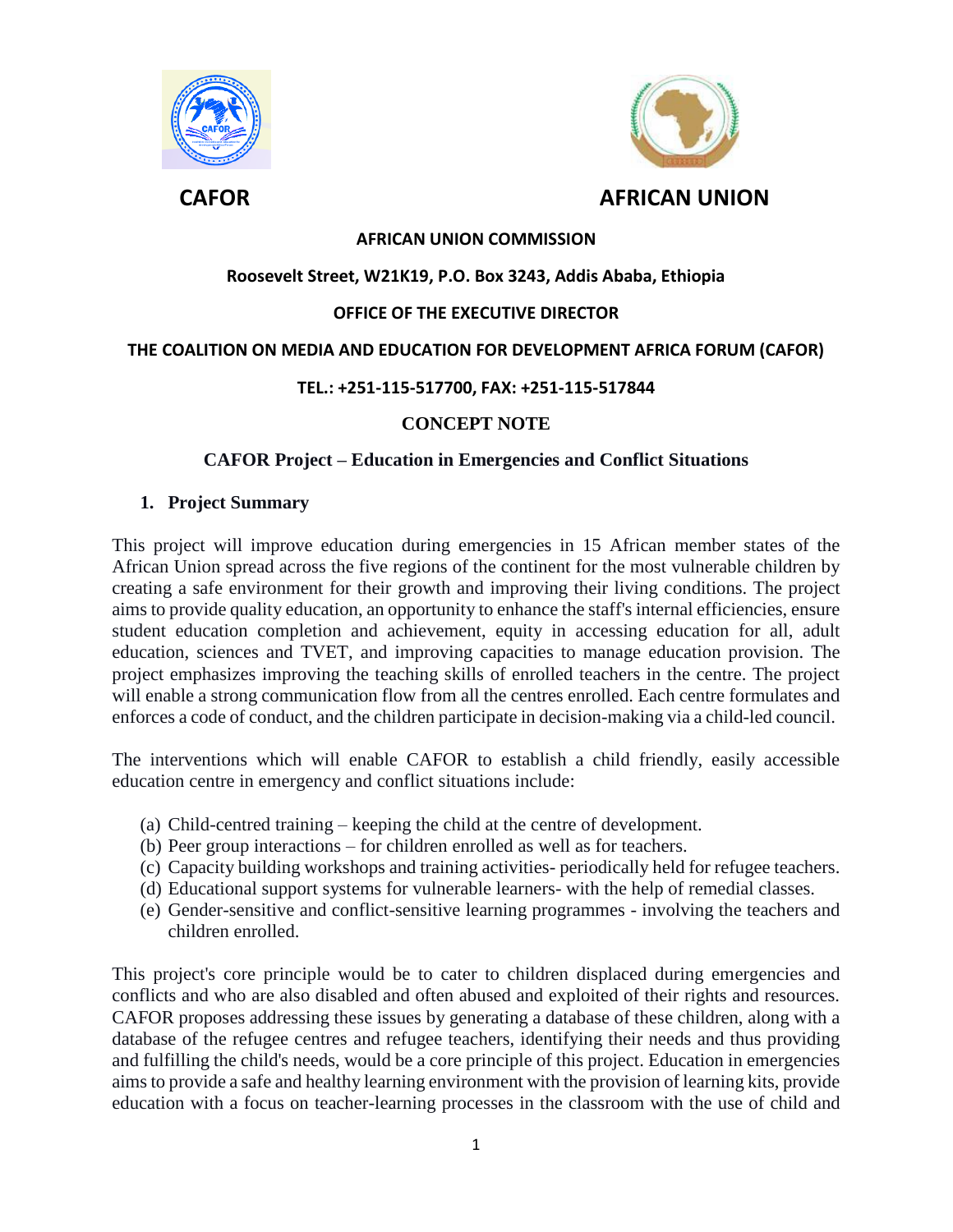gender-focused learning processes, training refugee teachers to attain specific skills for their teacher development, establishing peer monitoring programmes that would enable the refugee teachers and children to learn more about the existing conditions and help them build the confidence in both the genders.

The project mainly focuses on maintaining a balance between both the genders in areas of providing:

- (a) User-friendly learning space.
- (b) Gender education and guidance.
- (c) Gender-specific sanitation facilities and rehabilitation work undertaken in schools.
- (d) Identifying gender-related issues and resolving them.
- (e) Problem identification of gender-related rising conflicting problems and addressing them.
- (f) Availability and provision of learning materials to both genders.

# 2. **Problem Relevance**

Education is a fundamental human right for all children. However, during emergencies, children are frequently denied this right. Therefore, such children will be denied the opportunity to develop and acquire the necessary skills, knowledge, and competencies to better cope with the prevailing difficult circumstances and contribute to their families and communities' recovery.

Education can, therefore, play a significant role in situations of crisis, conflicts, and chronic instability. But in times of crisis, the case often has to be re-stated because of the urgency of other critical needs. The African continent continues to be plagued with emergencies. In 2018, the International Red Cross and Red Crescent societies responded to 34 emergencies in 22 countries across Africa. Millions were affected by natural disasters, epidemics, population movement, complex emergencies, and food insecurity.

The African continent continues to face recurrent emergencies, exacerbated by conflict, extreme weather, and a lack of long-term investments into resilience building. Nowhere else in the world are communities more at risk than on this continent. Today, many countries face droughts due to insufficient rainfall resulting in reduced crop production and livestock production. Floods followed by droughts affect and disturbs the country's economy, causing situations like emergencies and other types of conflicts. Providing education in emergencies and during wars would enable displaced children with lifesaving skills. These skills will help them protect themselves in times of need, allowing them with minimum surviving stability in the prevailing conditions and preventing them from being exploited. If these skills are inclusive, they would let children build endurance skills and take better decisions during conflicts and other emergencies. They would ensure children's perseverance in a crisis.

Similarly, access to safe drinking water and sanitation remains a challenge too. Even though the government undertakes numerous steps to handle emergencies, providing education during these emergencies becomes a key challenge. Some of these challenges are managing these children's classroom behaviour, providing them with a positive and healthy nurturing environment of growth, providing adequate learning facilities, improving early childhood care, providing child-friendly spaces, ensuring education completion, and transferring the job market skills. The teacher skills need improvement in practical teaching, learning facilities, infrastructure for healthy child-friendly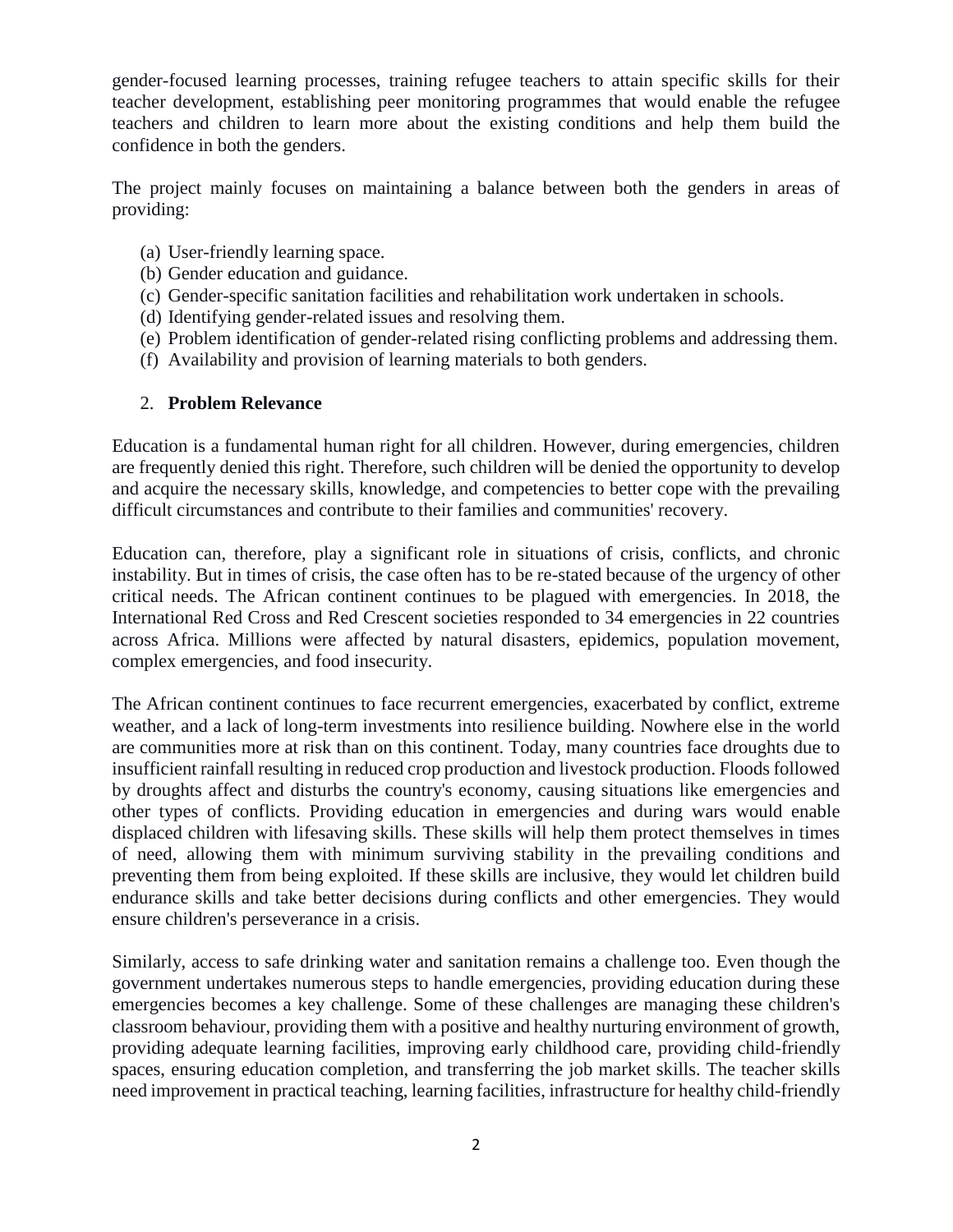spaces, language skills and learning materials. These impediments are common to arise in an emergency.

# 3. **Call to Action:**

CAFORs key initiatives aim to achieve the right learning environment and refugee centre rehabilitation for gender-specific WASH facilities, including constructing modern slab toilets, procurement and distribution of goods and services as planned, and restoration of the centre to meet the suitable needs of the child. Thus this project intends to mitigate the hygiene and sanitation problem of the centre. Traditional pit latrines will be improved and converted into modern and portable toilet facilities. These will be done under gender-specific lines for girls and boys depending on primary or pre-primary, separately. The centres will be equipped with all the needs of a girl child, including sanitary pads and other medical supplies. Depending on the data collected, CAFOR would enable the authorities to prioritize construction work.

# **A. Partners Collaboration**

Partners strong presence in the area with all necessary infrastructure would be an opportunity to smoothly operate with existing stakeholders in a multi-stakeholder approach to implement the programme. CAFOR proposes using our consortium's extensive experience to build refugee teachers' capacities by implementing effective, customized teacher training programmes based on the enrolled children's needs. Preparation of training and sensitization material on communication to and from the teachers and thus build children – teacher relationship for inclusive growth of the child through the centre will be the core area of concentration. CAFOR intends to conduct needs assessment surveys to understand the training proportion, instructional materials, content development, gender-sensitive and conflict-sensitive related issue development and literacy programmes.

CAFOR will work with many of its partners (through workshops, seminars, organized debates and symposiums and special media events) to advocate for quality education surrounding emergencies and conflicts situations. CAFOR intends to improve learning outcomes and support all children to access education.

# **B. Project Continuity, Sustainability, Replicability and Scale-up**

Continuity, sustainability, replicability and scale-up will, therefore, be the fundamental guiding principles of CAFOR's overall approach. CAFOR and its consortium of partners would ensure this strategy's achievement through continuous on the job training and capacity building of key stakeholders, including regional authorities, CSOs, NGOs, and allied organizations. CAFOR would develop easily replicable modules, standard operating procedures which the local authorities must take forward. CAFOR would further develop project management templates and train the regional leaders sufficiently to scale up as appropriate. To guarantee the project's continuity and stability, CAFOR would ensure responsible staff's deployment to perform various tasks such as data collection, field surveys, school supervision, and cluster coordination. CAFOR would also employ MIS data entry staff and training personnel to train and motivate the teachers. Added to this, CAFOR and its consortium of partners would ensure that children do not miss essential educational opportunities to have the psychosocial benefits of schooling. All responses for continuity and stability would address specific local needs of school-age children. CAFOR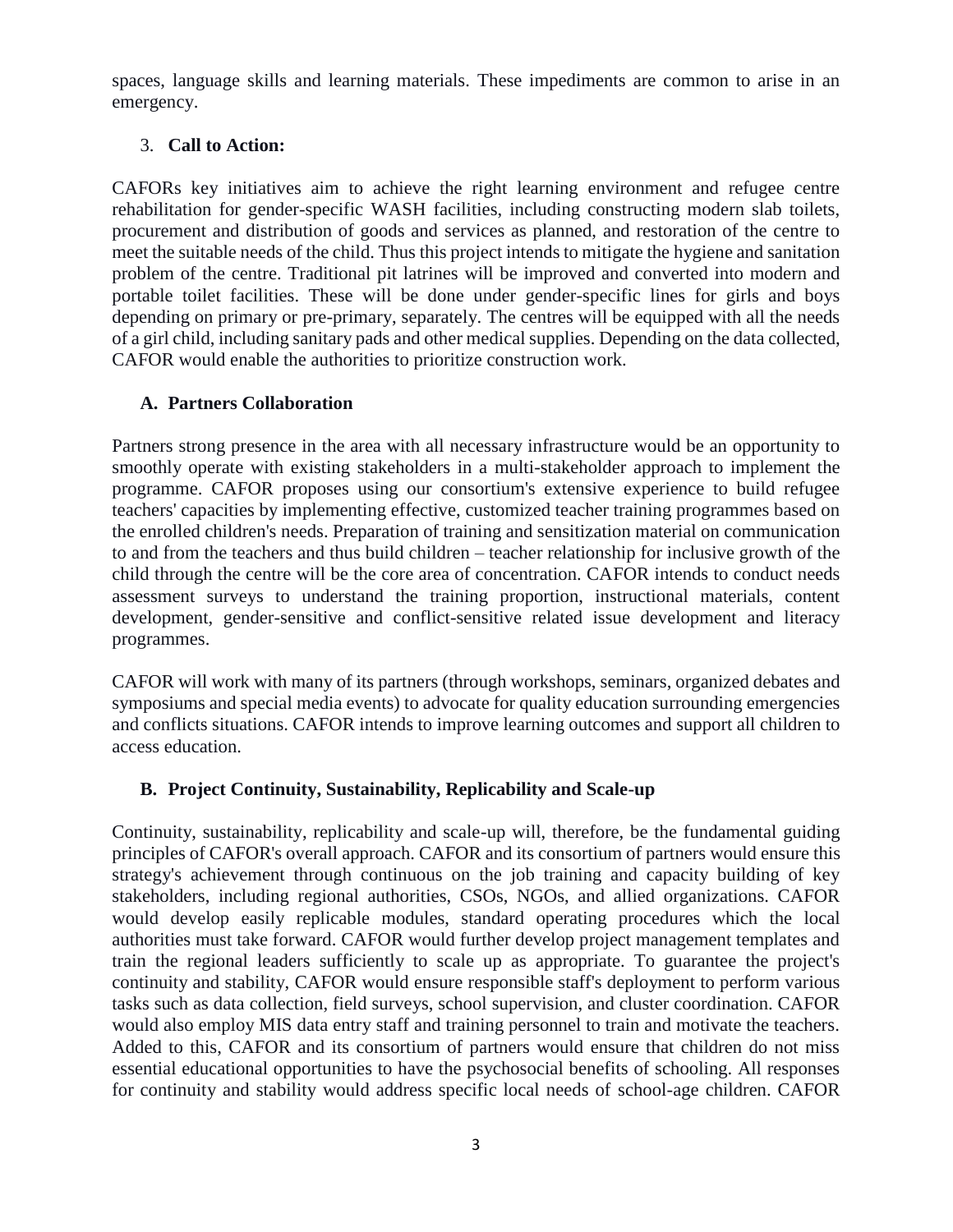would ensure that activities continue even when the pure and necessary materials are not available.

# C. **Sponsorship and Funding:**

CAFOR is seeking sponsorship from partners and multilateral and bilateral agencies, and the private sector to support the management, implementation and monitoring and evaluation of this project in the following ways:

| S. No.       | <b>SUMMARY BUDGET</b>                                            | Per Annum | <b>Period</b><br>(Yrs) | <b>Personnel</b><br><b>Deployed</b> | <b>Total (USD)</b> |
|--------------|------------------------------------------------------------------|-----------|------------------------|-------------------------------------|--------------------|
| 1            | <b>STAFF COSTS</b>                                               |           |                        |                                     |                    |
|              | Internal Staff Costs- Full Time                                  |           |                        |                                     |                    |
|              | Staff (2 % of total salary costs)                                | 68636.63  | 5                      | 4                                   | 1372733            |
|              | Field Based Experts Costs -                                      |           |                        |                                     |                    |
|              | Project Period & Work                                            | 25000.00  | 5                      | 15                                  | 1875000            |
|              | Deploying 2 local field staff per                                |           |                        |                                     |                    |
|              | country                                                          | 500       | 5                      | 30                                  | 75000              |
|              | <b>TOTAL</b>                                                     |           |                        |                                     | 3322733            |
| $\mathbf{2}$ | <b>PROJECT IMPLEMENTATION</b><br><b>COSTS</b>                    |           |                        |                                     |                    |
|              | Rehabilitation facility across 15                                |           |                        |                                     |                    |
|              | member states (one time costs)                                   | 5,000,000 |                        | 15                                  | 75,000,000         |
|              | Capacity building workshops for                                  |           |                        |                                     |                    |
|              | refugee teachers                                                 | 20000     | 5                      | 15                                  | 1500000            |
|              | Refugee teacher training                                         | 15000     | 5                      | 15                                  | 1125000            |
|              | Educational support gender<br>specific learning materials        | 18000     | 5                      | 15                                  | 1350000            |
|              | Child Centered Training material                                 | 15000     | 5                      | 15                                  | 1125000            |
|              | Gender specific overaching                                       |           |                        |                                     |                    |
|              | mechanism                                                        | 12000     | 5                      | 15                                  | 900000             |
|              | Establishing child protection                                    |           |                        |                                     |                    |
|              | center                                                           | 3000000   | 5                      | 15                                  | 225000000          |
|              | Provision of gender specific                                     |           |                        |                                     |                    |
|              | sanitation facilities                                            | 20000     | 1                      | 15                                  | 300000             |
|              | Establishing a gender sensitive &                                |           |                        |                                     |                    |
|              | conflict sensitive learning                                      |           |                        |                                     |                    |
|              | programme                                                        | 10000     | 5                      | 15                                  | 750000             |
|              | <b>TOTAL</b>                                                     |           |                        |                                     | 232050000          |
|              | Maintenance of Center calculated                                 |           |                        |                                     |                    |
|              | at 5 % of costs                                                  |           |                        |                                     | 23205000           |
|              | <b>TOTAL</b>                                                     |           |                        |                                     | 255255000          |
| 3            | <b>Other Costs</b>                                               |           |                        |                                     |                    |
|              | <b>Communication Costs- Monthly</b>                              |           |                        |                                     |                    |
|              | Mobile Top-Ups, Printouts,<br>Stationery, Shipping, Postage, etc |           |                        |                                     |                    |
|              |                                                                  | 3000      |                        | 19                                  | 285000             |
|              | (per annum per person)<br>Monitoring , Evaluation Costs & IT     |           | 5                      |                                     |                    |
|              | Costs in 15 countries                                            | 4000      | 5                      | 15                                  | 300000             |
|              | Associated Costs (Supplies,                                      |           |                        |                                     |                    |
|              | Equipment Costs, etc)                                            | 50000     | 5                      | 15                                  | 3750000            |
|              | Operational Costs - Office Set-up                                |           |                        |                                     |                    |
|              | Costs, Office Equipment, Etc                                     | 40000     | 1                      | 15                                  | 600000             |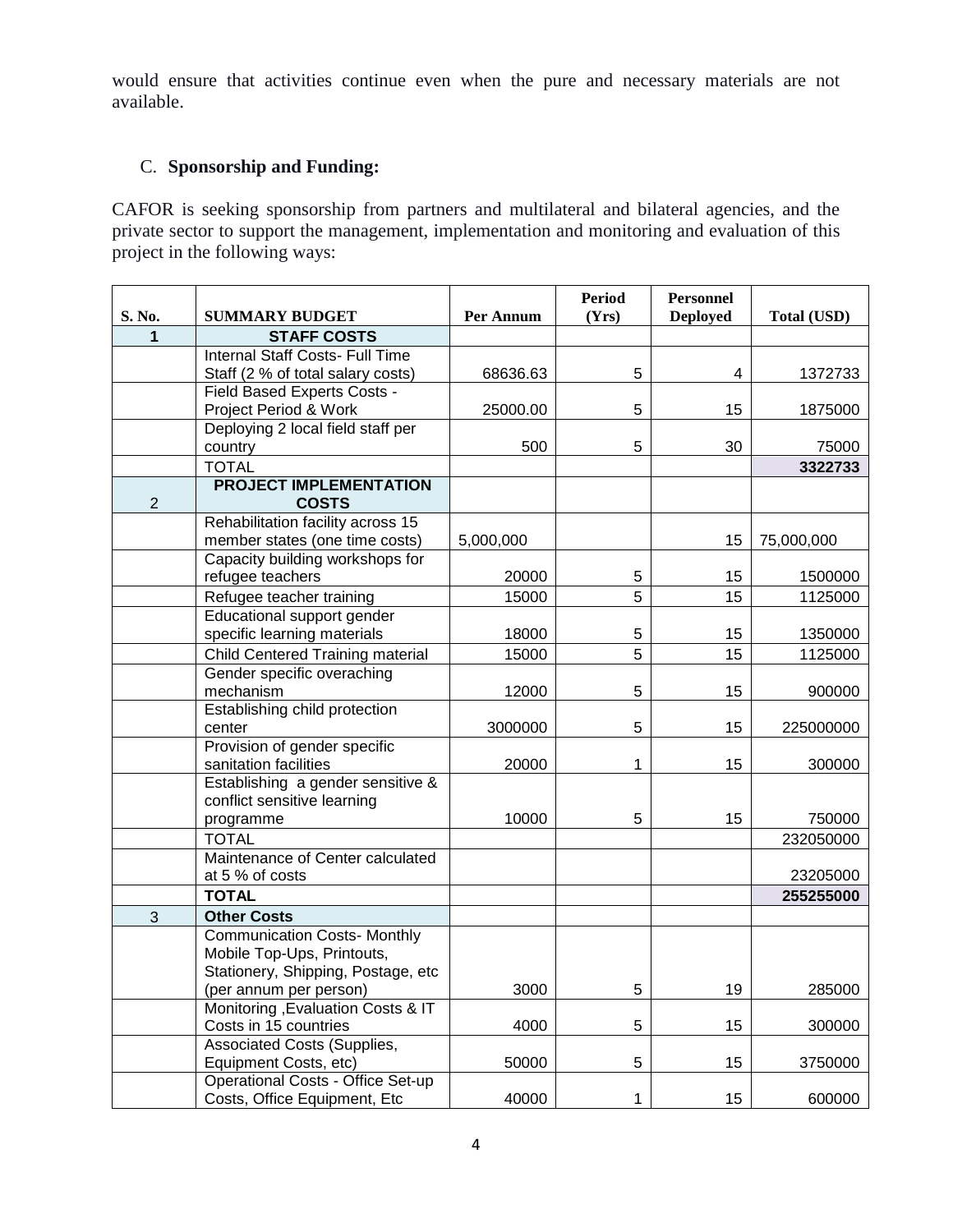|   | <b>TOTAL</b>                                      |      |   |    | 4935000     |
|---|---------------------------------------------------|------|---|----|-------------|
| 4 | <b>TRAVEL&amp; TRANSPORTATION</b><br><b>COSTS</b> |      |   |    |             |
|   | <b>Travel Insurance</b>                           | 1350 | 5 | 19 | 128250      |
|   | Per Diems per day for internal<br>staff           | 260  | 5 | 4  | 5200        |
|   | Per Diems per day for<br>international staff      | 200  | 5 | 15 | 15000       |
|   | Local Travel Costs per month                      | 1000 | 5 | 15 | 75000       |
|   | <b>International Travel Costs</b>                 | 600  | 5 | 19 | 57000       |
|   | <b>TOTAL</b>                                      |      |   |    | 280450      |
| 5 | <b>TOTAL AMOUNT</b>                               |      |   |    | 263,793,183 |
| 6 | <b>MISCELLANEOUS</b><br><b>EXPENDITURE</b>        |      |   |    | 39,568,977  |
|   | Calculated at 15% of TOTAL<br>Amount              |      |   |    |             |
| 7 | <b>GRAND TOTAL</b>                                |      |   |    | 303,362,160 |

Sponsors may expect recognition in a few ways:

- Sponsors may be included in a roll of honour, hosted on the CAFOR website [www.cafor.org,](http://www.cafor.org/) with the African Union's recognition.
- Sponsors will be recognized in presentations at conferences and meetings as having supported education in Africa.
- Should a sponsor wish to remain anonymous, this will be respected by CAFOR.

# 4. **Conclusion:**

CAFOR and its consortium of partners would conduct field-level monitoring and coordinate the project work. This project requires constant support from donor agencies and funding organizations in making a successful impact on these children and address the issue of education in emergencies. The project would emphasize attaining a suitable and healthy learning environment for the child's inclusive growth. The project would provide continuous genderspecific and counselling support and improve the confidence of children enrolled in the programme.

CAFORs project's methodology would allow children to get involved in public speaking and peer group interactions. It aims to establish practical academic support for the children facing emergency and conflict situations and provide an educational support system for vulnerable children. This model would enable installing gender-sensitive guide systems in the refugee centres.

CAFORs would develop a communication plan to ensure that all activities are on par with the programme's objectives and ensure the deployed system's steady functioning. CAFOR would also ensure that all MIS reports are generated. CAFOR believes that communication must be at the core of the business of planning education on the continent, ensuring that it is comprehensive and inclusive and that its style and content enhances dialogue in promoting all facets of education.